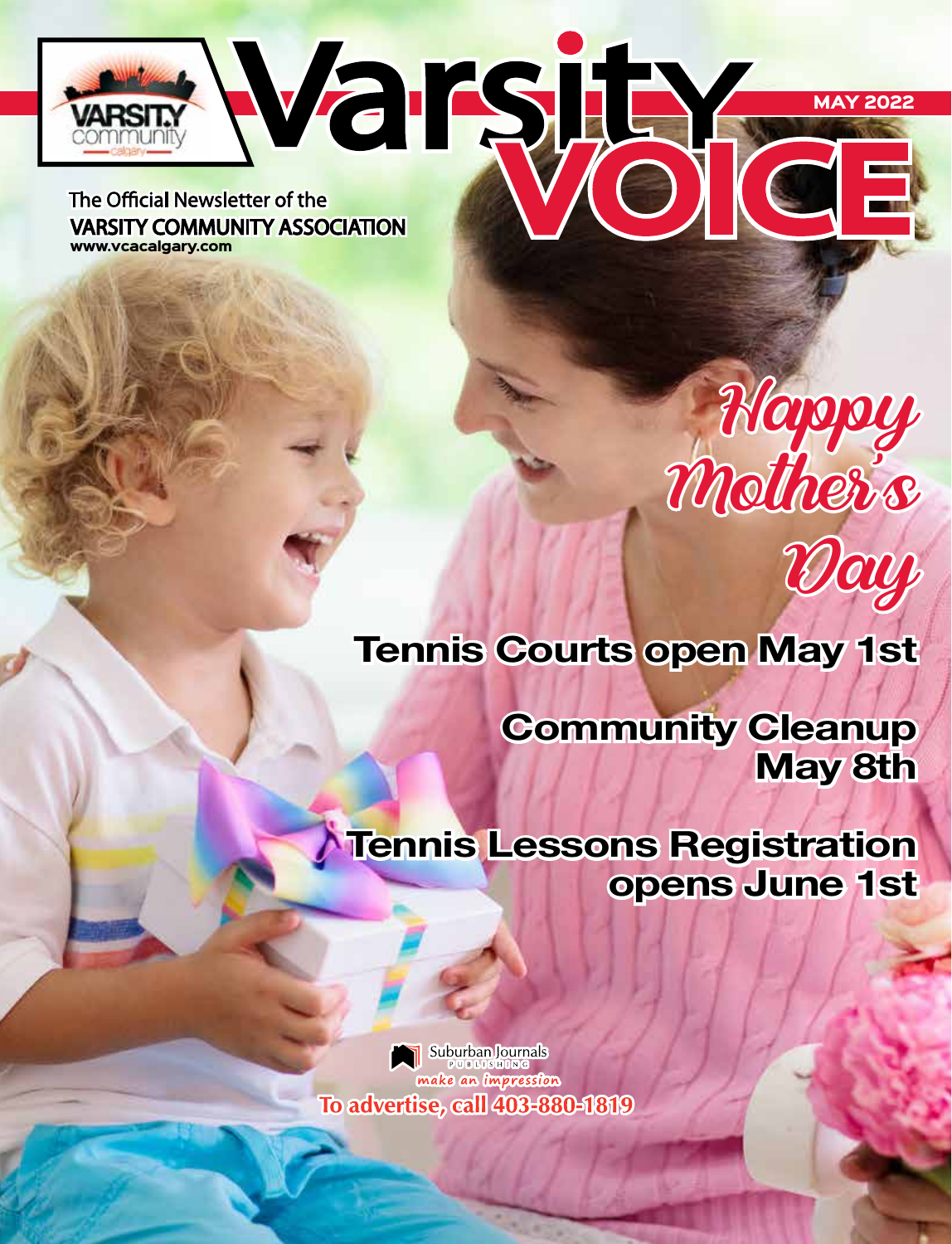

### VARSITY  $\mathbf{B}\mathbf{B}$

**4303 Varsity Dr. N.W., Calgary T3A 0Z7 Tel: 403-288-9001, Fax: 403-247-3100 General E-mail: info@vcacalgary.com Website www.vcacalgary.com**

#### **Board of Directors**

| Director at Large Chris Steudler, csteudler2012@gmail.com |
|-----------------------------------------------------------|
|                                                           |
|                                                           |
| Director of Programs Graham McKelvie, mckelvgm@gmail.com  |
|                                                           |

#### **Committee Chairs**

#### **Community Office Staff**

| Program CoordinatorPeri-Lynne Blair, programs@vcacalgary.com          |
|-----------------------------------------------------------------------|
|                                                                       |
|                                                                       |
| Childcare Services (Preschool/Out of School) childinfo@vcacalgary.com |
|                                                                       |
|                                                                       |

#### **Elected Officials**

#### **Varsity Voice**

| <b>Editor &amp; Article Submissions:</b> |  |
|------------------------------------------|--|
|                                          |  |

#### **Advertising Sales:**

Pam: 403-880-1819 ............................................ pam@suburbanjournals.ca The ad booking deadline is the 14th of the month prior to the distribution month.

This publication is published 12 times a year by Suburban Journals Publishing and delivered to residents by<br>Canada Post. This publication is also available for pickup from local retail outlets. Please note: the information



Suburban Journals publishes community newsletters for: Bearspaw, Rocky Ridge / Royal Oak, Scenic Acres, Silver Springs, Tuscany, Valley Ridge, Varsity in the NW; Skyview Ranch (including Redstone) in the NE

For the best return on your advertising dollar, call Pam today at 403-880-1819 or email Pam@SuburbanJournals.ca

www.SuburbanJournals.ca

# **In Our** Community VCA Spring Programs

Please go to the website for more information and online registration. **www.vcacalgary.com**



#### **FITNESS SCHEDULE – registration opens Mar 15**

- **Fit Senior 55+**  9 wks. Mon Apr 11 Jun 20 9:15 – 10:15 am (no class Apr 18 & May 23) \$110
- **TaiChi**  9 wks. Mon Apr 11 Jun 20 10:30 – 11:30 am (no class Apr 18 & May 23) \$110
- **Cardio Combo 55+** 10 wks. Wed Apr 6 Jun 8 9:00 – 10:00 am \$120
- **Mindful Meditation** 10 wks. Wed Apr 6 Jun 8 10:30 – 11:30 am \$120
- **Critical Alignment Therapy (CAT)**  10 wks. Wed Apr 6 – Jun 8, 11:45am – 12:45pm \$120
- **Pilates** 10 wks Wed Apr 6 Jun 8 1:00 – 2:00 pm \$120
- **Silver Swans Ballet Fitness 55+** 9 wks. Thu Apr 7 Jun 2 10:30 – 11:30 am \$110
- **Seniors Yoga 55+** 10 wks. Fri. Apr 22 Jun 24 10:00 – 11:15 am \$120

**Please note:** All programs are subject to change or cancellation.

# Varsity Tennis/Pickleball **Courts**

**The courts will open May 1, 2022.**

We have moved our online court booking system to Activity Messenger. You will need a current VCA membership to book a court. For more information and the link to the court bookings visit www.vcacalgary.com

**Varsity Tennis Lessons - Registration June 1, 2022**

Shawna Lalande will once again be offering Group Lessons (Child 7-9yrs, Youth 10-13yrs, Teen 13-15yrs and Adult 16-65yrs.) and Private/Semi Private Lessons starting July 20, 2022. A current VCA membership will be required. For more information and to register visit www.vcacalgary.com

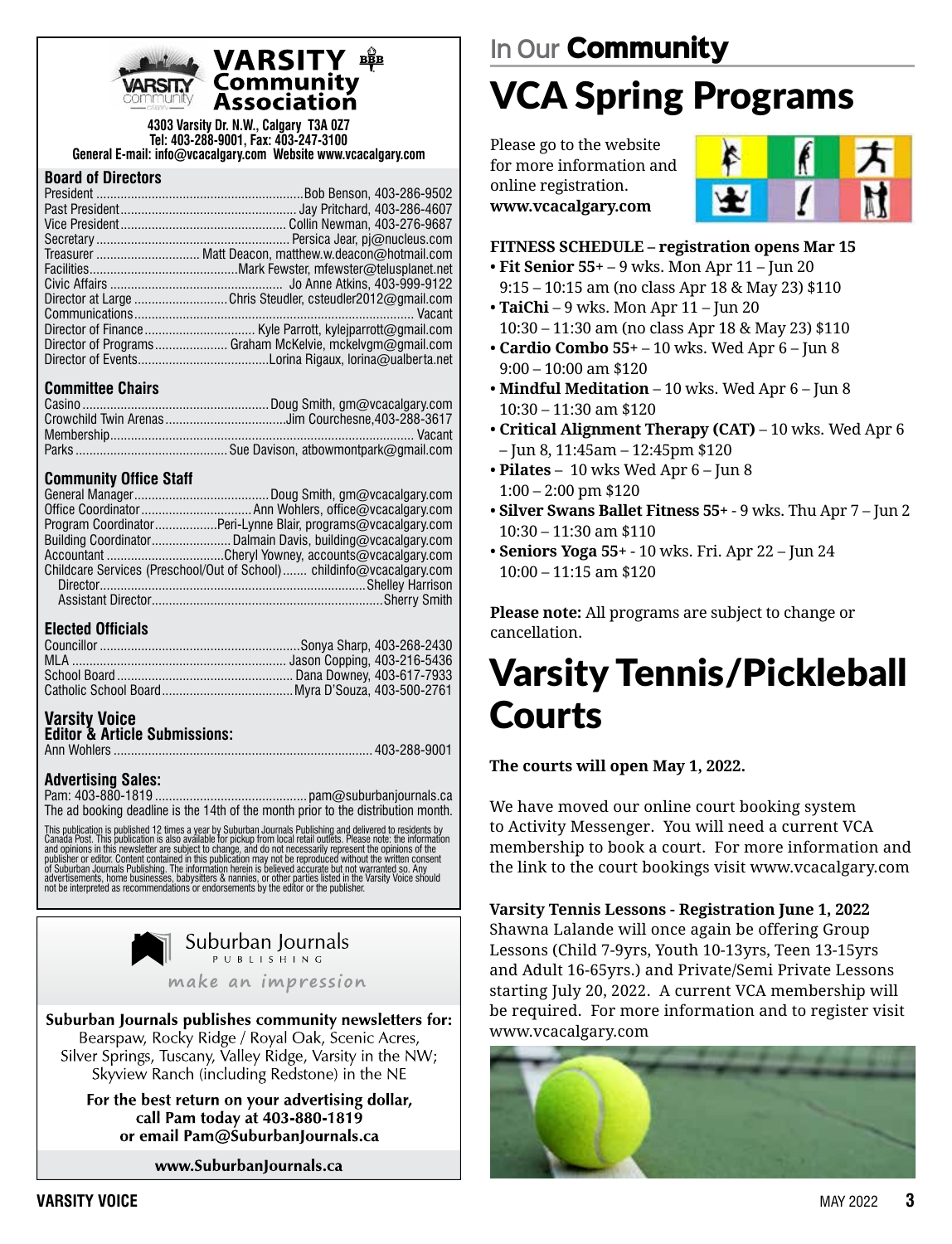# Varsity Community Cleanup

Sunday May 8, 2022 9:00 am – 2:00 pm Last vehicle in queue 1:30 pm Varsity Parking Lot

Please review the site map to ensure your vehicle is packed for easy unloading.



The City of Calgary will be supplying 3 garbage trucks. There is no organics truck this year so we ARE NOT accepting seasonal yard waste. You can take it to a City landfill for free from April 18 – May 29, 2022. For more information check out the website: www.calgary.ca/ waste/drop-off/yard-waste.html

The City trucks will not accept: Car batteries, Glass, Household appliances with Freon (e.g. refrigerators, freezers), Microwaves, Liquids (e.g. cooking oils), Large metal items (e.g. lawnmowers, barbeques), Railway ties, Sod or dirt or any household hazardous waste including Propane tanks, Paint, Automobile, cleaning, healthcare and gardening chemicals. For more information check out the website: https://www.calgary.ca/csps/abs/partnershipprograms/community-cleanups-items-we-accept.html

Household hazardous waste can be taken to one of three sanitary landfill sites. For more information check out the website: https://www.calgary.ca/waste/drop-off/ landfill-locations-and-hours.html

Our very own Varsity resident Ankur Mahajan will be bringing his **Pulp Shred** trucks.

• The **Paper Shredding & Recycling** truck will accept Office paper, Receipts, Mails, Bank statements, Notes, Printouts, Newspapers, and Magazines. They do not accept Cardboard, Hardcover books, Credit cards, Plastic, CDs, DVDs, Tapes USBs, Hard Drives, Threering binders, Lever-arch binders, Hanging folders, Transparencies or Large Bulldog clips. Please note

there is a limit of 3 boxes/bags per household.

• The **Electronics Recycling** truck will accept Computers, Laptops, Notebooks, Tablets, Computer Monitors, Smart Phones, Answering Machines, Printers, Copiers, Scanners, Projectors, Power Cords, Cables, Televisions, Screens and DVD & Game Consoles. They will not accept Batteries, Bio-hazard materials, Chemical Waste, Paint, Tires, Appliances, Dishwashers, Refrigerators, Stoves, Washing Machines, Dryers or Fluorescent Tubes.

For more information check out the website: https:// pulpshred.com/

Also attending the cleanup is the Calgary Drop-In Centre with their Free Goods Program truck. They will be accepting the following items that are in good condition. Furniture (beds, dressers, kitchen tables and chairs, couches, desks, shelving units, TV's), Household Goods (kitchenware, cookware, microwaves, small appliances, can openers, vacuums, bedding, linen, towels), Clothing (lightly used clothing from business to casual, outerwear, footwear and other essentials) and Computers (working computers, tablets, monitors, keyboards, mice, cords and other technology.)

For more information check out the website: https:// calgarydropin.ca/donatefreegoods/

Please note that participants will be required to follow all active provincial and local public health measures during the Community Clean-up.

For more information visit https://www.alberta.ca/ covid-19-public-health-actions.aspx and https://www. calgary.ca/csps/cema/covid19/response-to-coronavirus. html?redirect=/covid19

### Critical Alignment Therapy (CAT) For Backs Lena Greer

10 wks. Wed 11:45 am – 12:45 pm Apr 6 – Jun 8 \$120

Join Instructor Lena Greer for this therapeutic all levels class combining CAT and yoga to improve mobility and postural patterns in the spine. The class seeks to address muscle imbalances and release tension from injury or lifestyle, and shift participants toward healthy movement. This class focuses on upper + lower back and hips, using the black spinal strip, as well as a rolled cotton blanket or beach towel (Black strip supplied for use in class or can be purchased from instructor @ \$25) Registration – www.vcacalgary.com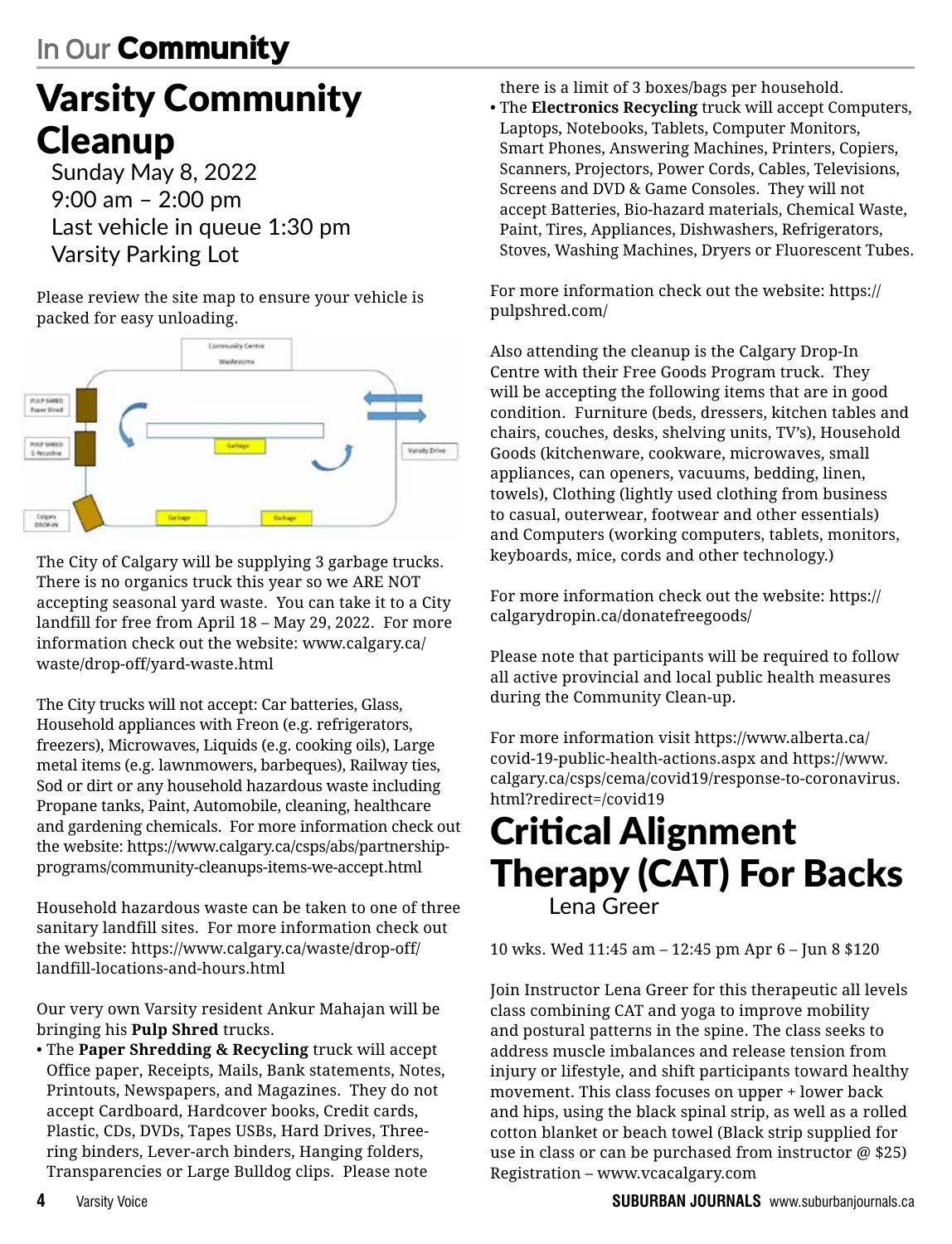### TaiChi Christine Tao

9 wks. Mon. 10:30 – 11:30 am, Apr 11 – Jun 20 \$110 Learn to master the gentle yet challenging art of Tai Chi - which combines movements derived from meditation, yoga and martial arts. This class will focus on the first 10 forms. Allow your Chi to improve the energy flow of your life. Modifications and challenges provided for a variety of ability levels.

Registration – www.vcacalgary.com

### Mindful Meditation Lena Greer

10 wks. Wed. 10:30 – 11:30 am, Apr 6 – Jun 8 \$120.00 This is a guided meditation class which uses a variety of techniques to promote mindfulness and positive energy. Various positions: seated, lying down, standing and walking will be used to focus breathing, present awareness, quieting inner dialogue, feelings and physical sensations. Restorative yoga postures will also be used. Registration – www.vcacalgary.com

# Fit Senior 55+

Carrie Versfeld

9 wks. Mon. 9:15 – 10:15 am, Apr 11 – Jun 20 (no class Apr 18 & May 23) \$110

This is an energetic 55+ senior fitness program designed to progressively improve your fitness level, utilizing a traditional aerobic exercise class format. Components to improve cardiovascular stamina, overall strength and flexibility as well as balance will be included. A variety of fitness levels can be accommodated (no chair modifications) Registration – www.vcacalgary.com



### Varsity Clean Sweep! Saturday May 28

Join your friends and neighbours as we clean up Varsity! Everyone welcome! Be a part of your community and feel good about your neighbourhood!

We'll start at VAPC (Varsity Acres Presbyterian Church) at 4612 Varsity Dr. NW on May 28. Drop in between 10 am and 2 pm to pick up a map of your cleanup route, gloves and litter bags. Join as a group, a family or, if you're on your own and would like to be part of a small group, give us a call at VAPC (403-288-0544) the week before and we'll try to connect you with a cleanup crew.

Once you get your supplies, you can check out the route shown on the provided map, picking up litter and recyclables along the way. Head back to VAPC by 2 pm to drop off your collected litter and recyclables. Grab a hot or cold drink and a muffin at VAPC before or after your route.

Check out www.vapc.ca and the Varsity Community Association website www.vcacalgary.com for more details. Mark your calendar and join in on May 28. It's a great way to be part of your community, get to know your neighbours and have some fun!

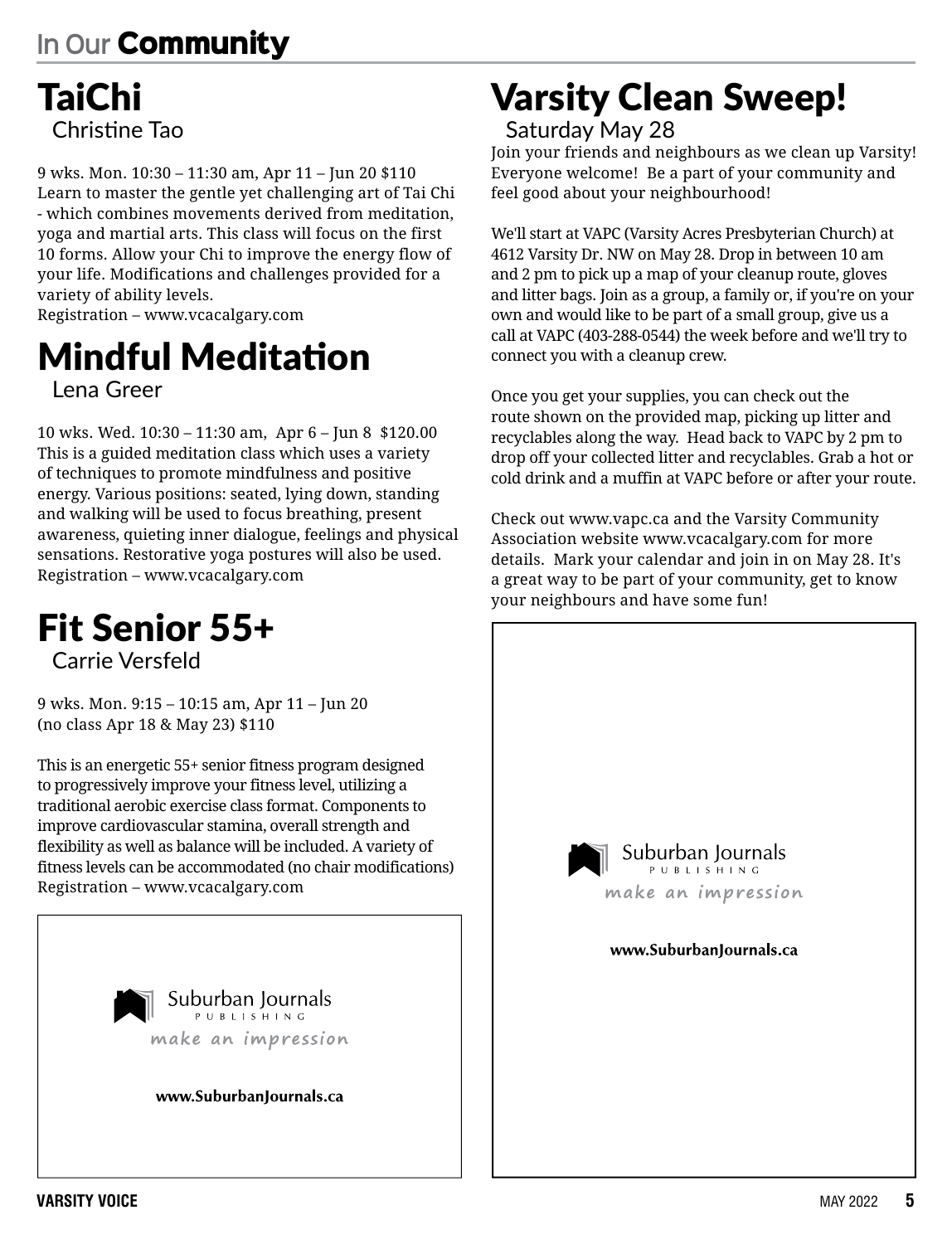# The Bowtanical Garden

A Miyawaki Forest - Restoring Native Growth in Calgary

There has been much press recently highlighting "green" projects, many of which have arisen as a response to pollution and environmental destruction. This month I would like to introduce readers to the concept of a Miyawaki Forest as well as a different format for the Bowtanical Garden.

Recently, I had a conversation with Bowness resident Rob Miller. Rob has been in discussion with City of Calgary Parks concerning the planning and planting of a Miyawaki Forest in a section of Dale Hodges Park.

#### *Beverley: Rob, I understand that a Miyawaki Forest is named after the late Akira Miyawaki, a Japanese botanist and ecologist, but what exactly is a Miyawaki Forest?*

**Rob:** Beginning in the 1970s Professor Miyawaki advocated strongly for "natural forests" and the need to restore them. His studies at the time revealed that the majority of forests in Japan were populated by nonnative species, primarily planted for timber to support the forest industry. In some instances, the native forests had been removed completely to support agricultural and construction projects resulting in many instances of erosion and severe soil degradation. He then launched a series of test projects in Japan to reintroduce deciduous native trees, as well as accompanying natural vegetation, in an effort to restore the original biodiversity.

The interesting part about these initial projects is that Professor Miyawaki observed that some natural forests remained intact around temples, shrines and monasteries in Japan, which allowed him to study and catalogue them. He also collected their seeds, which were then used as the foundation for planting new natural forests.

*Beverley: I understand that these initial projects were very successful in Japan and that Professor Miyawaki went on to conduct similar projects in many other countries wanting to restore their native forests. This makes me think that he uncovered a number of benefits from using his methods.*

**Rob:** Yes, there are many benefits to reintroducing a native forest, but the most significant one is that a planned and planted native forest consistently



*Photo courtesy of Gideon Mentie*

regenerates much faster than a monoculture of nonnative species. Professor Miyawaki determined that a planting using his method became a thriving natural forest within 20 to 30 years, nearly ten times faster than typical tree plantations in Japan. Another benefit is that once a natural forest is established, in about three to four years, no maintenance or chemical fertilizer is required. The forest sustains itself and supports local biodiversity – the wildlife returns and the soil gradually improves. It has also been recently determined that these reintroduced natural forests can absorb up to 30 times, or more, carbon dioxide as compared to forests planted for timber. In many locations, it has been found that a natural forest is also more drought-tolerant and mitigates flooding by absorbing more water.

*Beverley: Most of the "greening" projects I have noticed in Calgary usually start on barren ground and are sparsely planted with a few trees braced on poles. I see a lot of dead trees lining our streets in the spring! As the establishment of Miyawaki Forests has been successful in many countries, is there a process that has been developed to increase the chances of achieving success?*

**Rob:** Yes, Professor Miyawaki developed a five-step process for the planning and planting of a natural forest with an aim to create a layered effect of trees, shrubs and ground cover. This process has been successful for large deforested areas, along city streets and parks, and even for small backyard groves. The five-step process is:

1. A site survey is made of existing vegetation in the area, including all types of plants, from places that are still in a relatively natural state. Soil testing is conducted to compare soil from the natural area to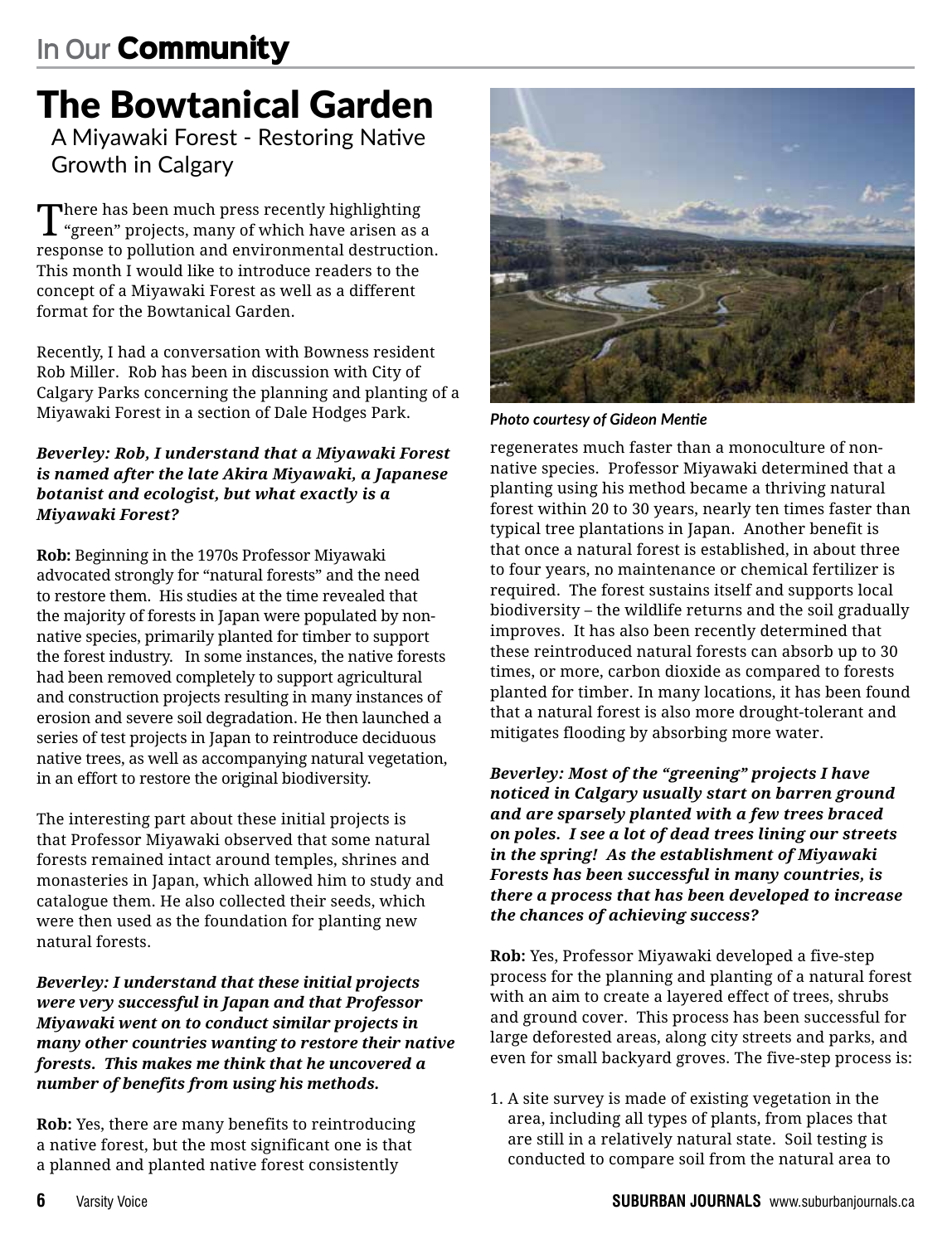#### *...Continued from previous page*

soil in the planting site.

- 2. Professor Miyawaki also collected seeds from native plants and used these to grow seedlings in a nursery. Plants and trees can also be ordered from nurseries without the added step of collecting native seeds.
- 3. Soil is prepared at the planting site, with up to 30 centimeters of organic matter selected to bring the plantation site closer to native soil composition.
- 4. A mixture of multiple species of trees, shrubs, and ground cover (up to 40 different species) are then planted randomly and close together, to encourage competitive growth.
- 5. Watering (if required) is done for the first 1 to 3 years to allow for the plantings to take hold. After this point the site should be self-sustaining.

*Beverley: This seems like a fairly straight forward approach, but not something that one or two people could tackle on their own. I understand that you have been in discussions with the City of Calgary Parks Department about possibly undertaking a Miyawaki restoration project in a portion of Dale Hodges Park.* 

**Rob:** Yes, I have had a very positive response from Calgary Parks as well as Drs Jana Vamosi and Mindi Summers, two biodiversity scientists at the University of Calgary, Department of Biosciences, who have agreed to help with the project. Mike Dorion of Living Soils Solutions in Calgary, has also expressed interest in helping out with the soil testing, which will be a critical component when we start to plant. However, as this will be a big undertaking, we are looking for volunteers from Bowness and surrounding communities to get involved with this project.

We are planning a Bio Blitz for Monday, May 23 to photograph and catalogue native plants in the forest around Dale Hodges Park. We want to identify as much existing native vegetation as we can. This will give us a good indication of what types of trees and shrubs will be successful. Dr. Vamosi, and possibly some of her students, has volunteered to be on hand for the Bio Blitz, to help volunteers with plant identifications. It will be a fun experience for those who like being out in nature and learning about native trees and plants.

*Beverley: I really enjoy Dale Hodges Park and this is exciting as a possible next phase for restoration of that area. If people are interested in taking part in the Bio Blitz, who do they contact?*

**VARSITY VOICE** MAY 2022 **7 Rob:** I love walking my dog in Dale Hodges Park! The



*Photo courtesy of Gideon Mentie*

landscape architects have done an award-winning job creating the wetlands and trails in the area. Anyone interested in participating in the Bio Blitz can send me an email at rmiller@winexus.com. We've set up the project on iNaturalist.ca to allow people to upload their plant photos from Dale Hodges Park during the Bio Blitz, but if you can't make the event, you can still participate on your own time. Just email me and I'll provide details on how you can add your photos to the project.

#### *Beverley Sheridan*

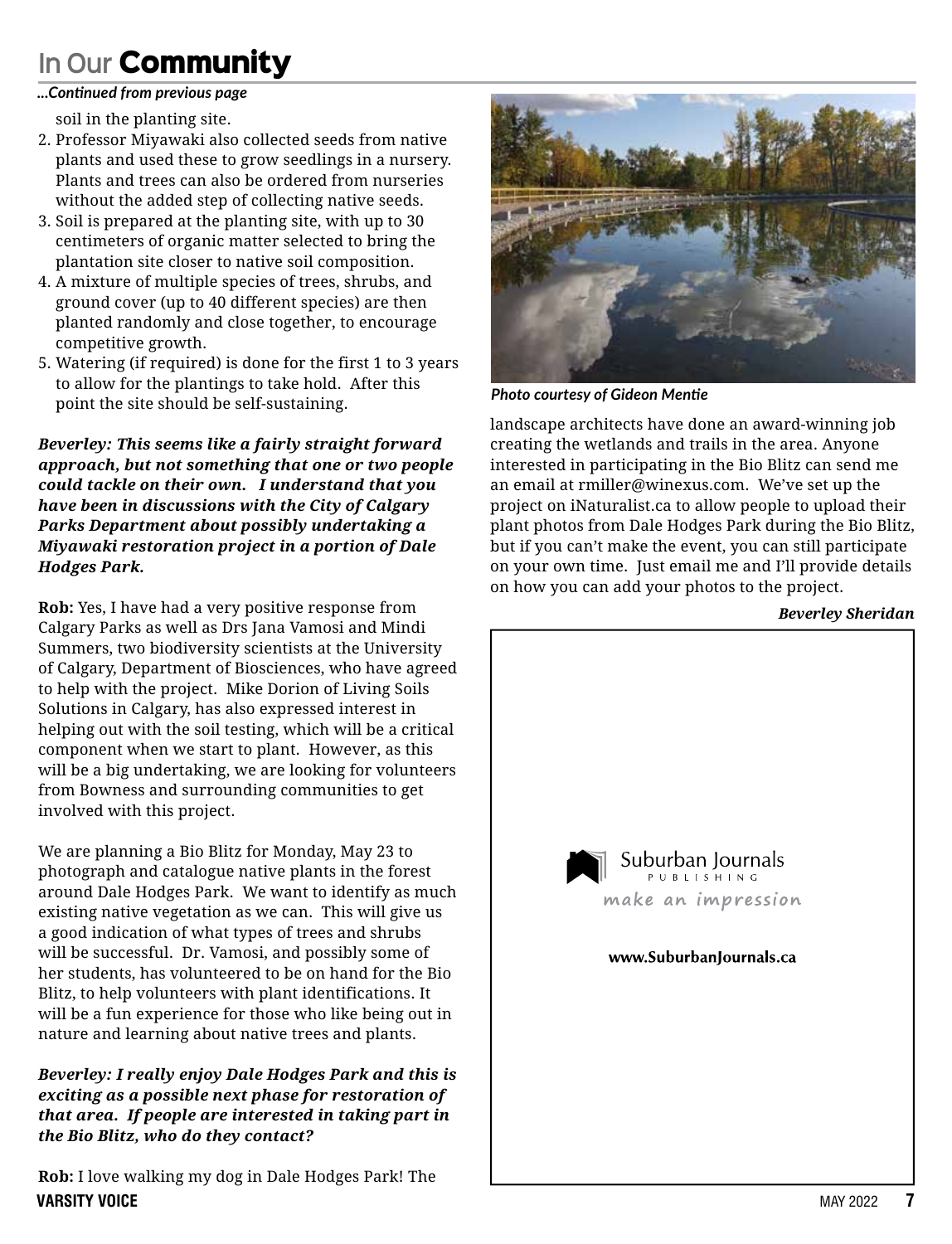# Licensed Summer Day Camps

 $\boldsymbol{V}$ arsity Out of School Care offers fabulous, full summer camps for ages 6-12 years for 8 weeks. Our days are full of arts/crafts; games, activities and amazing field trips. We go to many child friendly local attractions. Up to 4 field trips per week i.e. Calgary Zoo, Calaway Park, Wave Pool, Splash Parks and much much more. Reasonable weekly rates and professional transportation. Our qualified staff are trained in

| <b>SCHEDULE SUBJECT TO CHANGE</b> |                                      | <b>July 2022</b>            |                            | <b>SCHEDULE SUBJECT TO CHANGE</b> |                            |
|-----------------------------------|--------------------------------------|-----------------------------|----------------------------|-----------------------------------|----------------------------|
| Sun                               | Mon                                  | Tue                         | Wed                        | Thu                               | Eri                        |
| Week One                          | 4 Wacky Science<br>Day @ Centre      | 5<br><b>Valleyview Park</b> | 6<br><b>Science Centre</b> | $\overline{z}$<br>Calaway Park    | <b>R</b><br>Library / Park |
| Week Two                          | 11 Western Day<br>Day @ Centre       | 12<br><b>Bowness Park</b>   | 13<br>Zoo                  | 14<br>Movie<br>@ Theatre          | 15<br>Library / Park       |
| <b>Week Three</b>                 | 18 Pirate/Princess<br>Day @ Centre   | 19<br><b>Edworthy Park</b>  | 20<br>Calaway Park         | 21<br><b>Wave Pool</b>            | 22<br>Library / Park       |
| <b>Week Four</b>                  | 25<br><b>Beach Party</b><br>@ Centre | 26<br><b>Canmore Park</b>   | 27<br>Movie<br>@ Theatre   | 28<br>ZOO                         | 29<br>Library / Park       |

childcare, first aid and have obtained a police check. We are commuter friendly. Hope to see you soon. **Fees:** \$310 per child weekly/member rate

\$335 per child weekly/non-member rate **Hours:** 7:30 a.m. – 5:30 p.m.

**Camp:** 9:00 a.m. – 3:00 p.m.

Before and after child care offered at no additional fee. **Registration Online:** got to www.vcacalgary.com and follow the links.

For more information call 403-247-1145 ext 2 or email childinfo@vcacalgary.com





www.SuburbanJournals.ca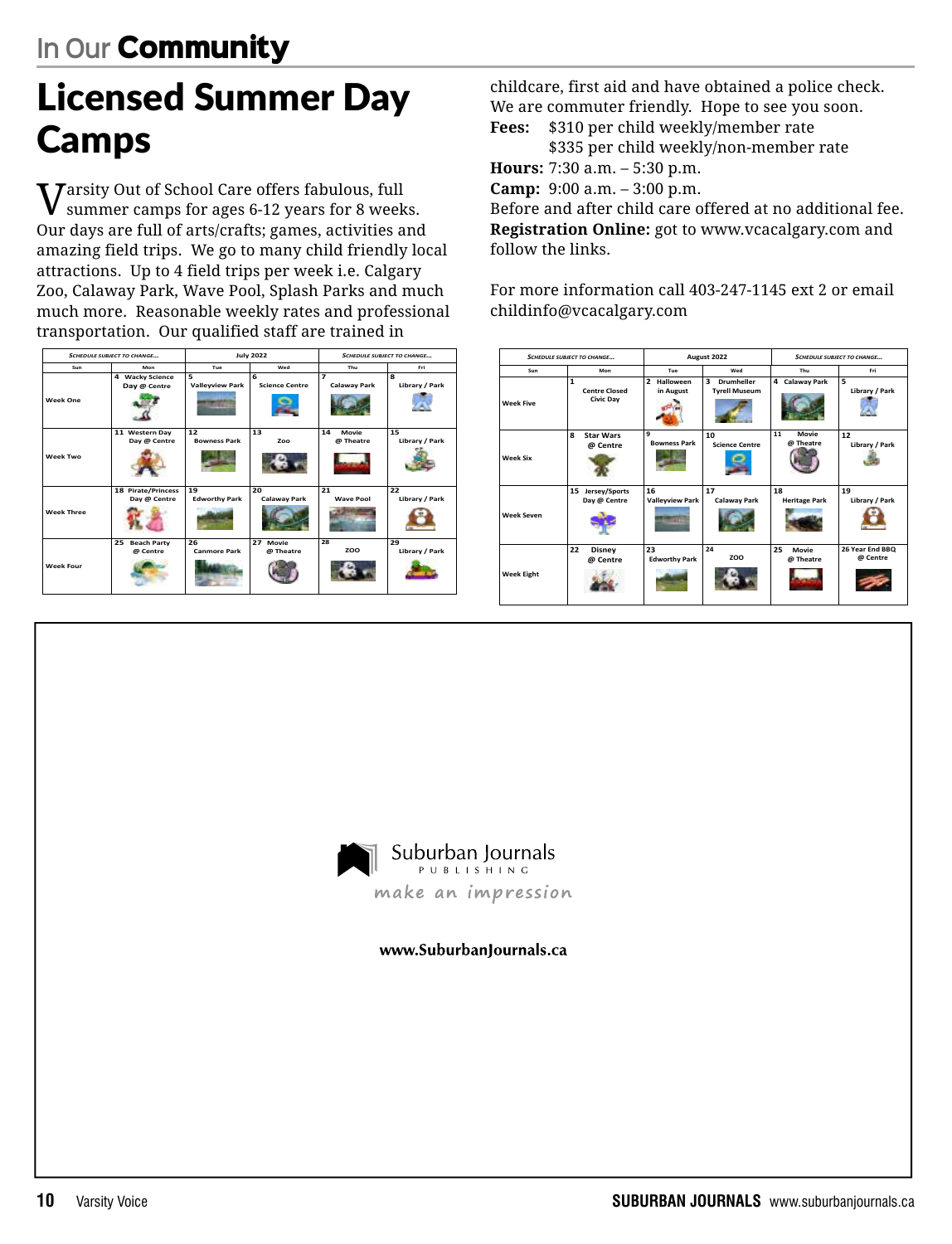# **In Our** Community Councillor Report

 $\mathbf{T}$ ello Ward 1! It's May, the time of year when we  ${\bf 1}$ start to think more and more about outdoor activities. Ward 1 is an excellent place to enjoy the outdoors with our variety of parks, trails and landscapes. Want to help keep these spaces beautiful? Calgary Parks is hosting its 55th Pathway and River Cleanup from May 15 to 17th.

- More details on the expended alcohol in parks pilot project are coming soon. This year, in addition to bookable picnic tables, there will be more fire pits and designated open park areas where alcohol can be consumed. Details will be on Calgary.ca as soon as they are available.
- The City of Calgary offers complimentary compost for Calgarians made from our own food and yard waste. Book your appointment for pickup between April 25 and June 11.
- The City runs various engagement projects throughout the year to collect your feedback on City services. Visit engage.calgary.ca to see what engagement projects are running in your community.
- Council has set its Strategic Direction for 2023-2026. This document sets out the priorities of Council has a whole and will be used to inform the service planning and budget process later this year. You can read this document in its entirety on Calgary.ca.
- Lastly, transit safety remains a top priority for me. I want to assure you that I see social disorder problems we face on Transit, and I will continue working with Calgary Transit to see that this problem is properly addressed.

Details on everything mentioned here are on Calgary.ca.

*Sonya Sharp, Councillor, Ward 1*

### Varsity Child Care School Age Child Care at Varsity Out of School:

We offer child care for children Gr. 1 to Gr. 5 attending Varsity Acres. The program is operated at the Varsity Community Centre. Our program is full of fun, games, various child friendly clubs, sewing, hockey and much, much more. We are an accredited and licensed program with the Alberta government.

We offer full day care on professional days, teacher convention and Spring break for children enrolled in the Out of School programs. We offer child care for children attending the A.M. Kindergarten program at the Varsity Acres School. **There is limited space available in all our programs.**

**Information and Registration:** www.vcacalgary.com **Contact:** childinfo@vcaclagry.com 403-247-1145 ext 2

#### What We Are In Need of In Childcare…

• Bright Coloured Yarn • Used cd's

- Greeting/Xmas/Gift cards Hot Wheels Cars
	- Lego Magic Treehouse Books • Seashells • Metal jar lids

Pilates Lena Greer

10 wks Wed Apr 6 – Jun 8 1:00 – 2:00 pm \$120 This pilates class is designed as a whole body workout focusing on improving core strength, flexibility, balance and functional movement. From beginner to intermediate level - participants will find this class challenging and rewarding.

Registration – www.vcacalgary.com



www.SuburbanJournals.ca